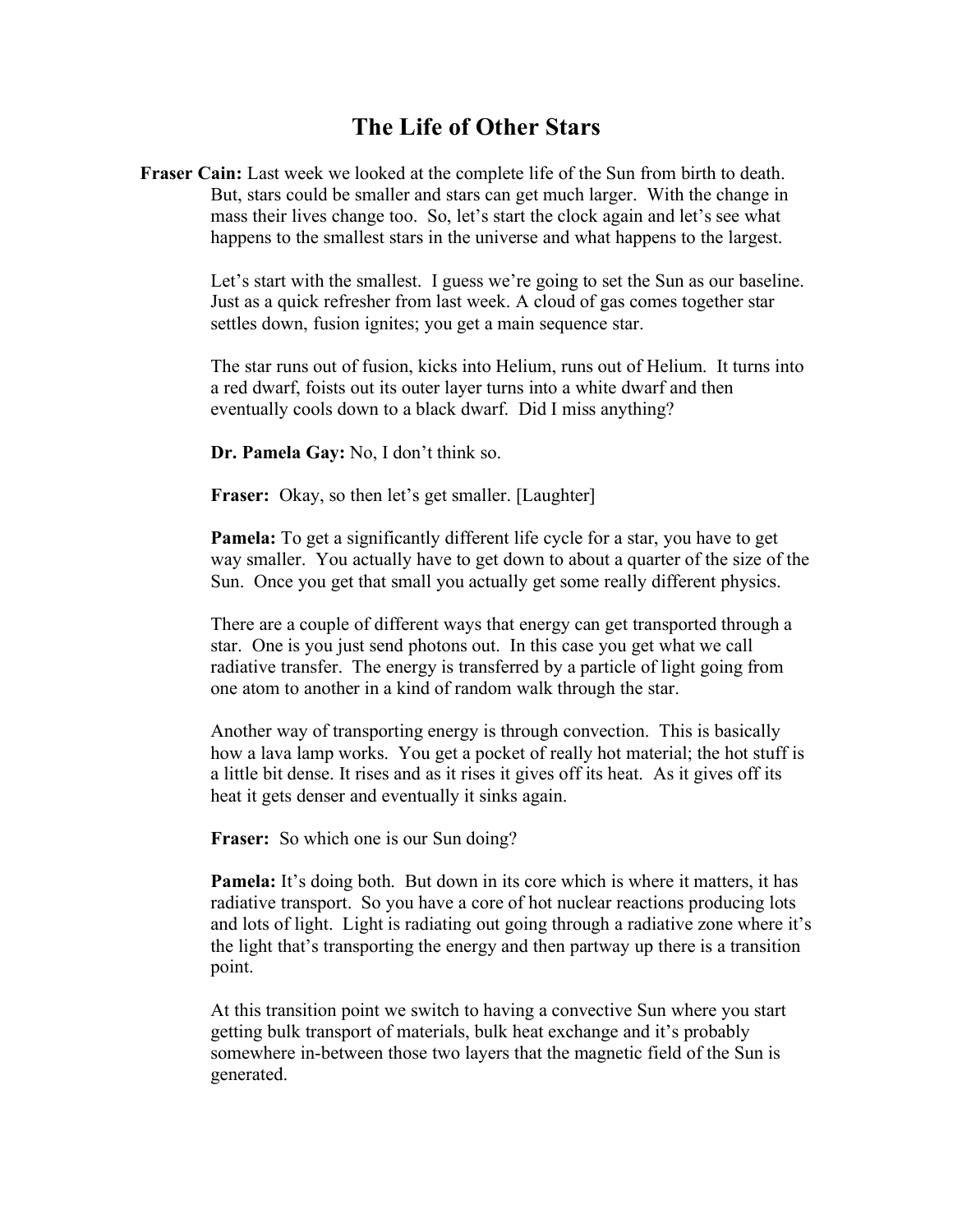**Fraser:** If I understand correctly, that's kind of why the Sun – if you look at it with a good telescope with a good filter – the Sun has that mottled appearance.

It's like there are granules on the surface because it has bubbles of hot gas that are coming from down below popping off on the surface and then sinking back down. You get almost like boiling water.

**Pamela:** That mixing allows the outer layers of the star to be constantly mixing up the materials. Down in the center of the Sun, you're sorta stuck with things where they are.

You have light going through the material transporting heat through the material, but the material itself is pretty much staying put. So, you don't end up with any mixing of the Helium down in the center of the Sun with outer layers of the star.

**Fraser:** Right and that's the problem is that the Sun is running out of Hydrogen because it's not getting mixed up.

**Pamela:** If we could come up with some magical way to change where in the Sun the different energy transport mechanisms take place, we might be able to prolong the main sequence lifetime of our Sun.

**Fraser:** What about like a BIG stirring spoon? Come up and just give it a stir every now and then.

**Pamela:** [Laughter] Now unfortunately, the nature of the way the Sun is built doesn't allow that. But, if you take a star that is about a fourth the size of our Sun. Zero point 26 times the size of our Sun, in that case you can still end up with the Hydrogen burning in the core. That's the hottest, densest part of the star.

But in this case the lighter weight star is able to constantly convect the entire star convecting. So as you have these nuclear reactions going on in the very heart of the Star, the material in these nuclear reactions are producing, it is constantly getting mixed throughout the entire star.

You're constantly bringing new material into the center, taking the Helium that you're producing, mixing it outward and so you're constantly able to regenerate the source of fuel in the center of this little tiny star.

**Fraser:** Oh, so these little stars have no radiative zone, they only have a convective zone that goes all the way down to the core.

**Pamela:** So when these stars run out of fuel, they really run out of fuel. There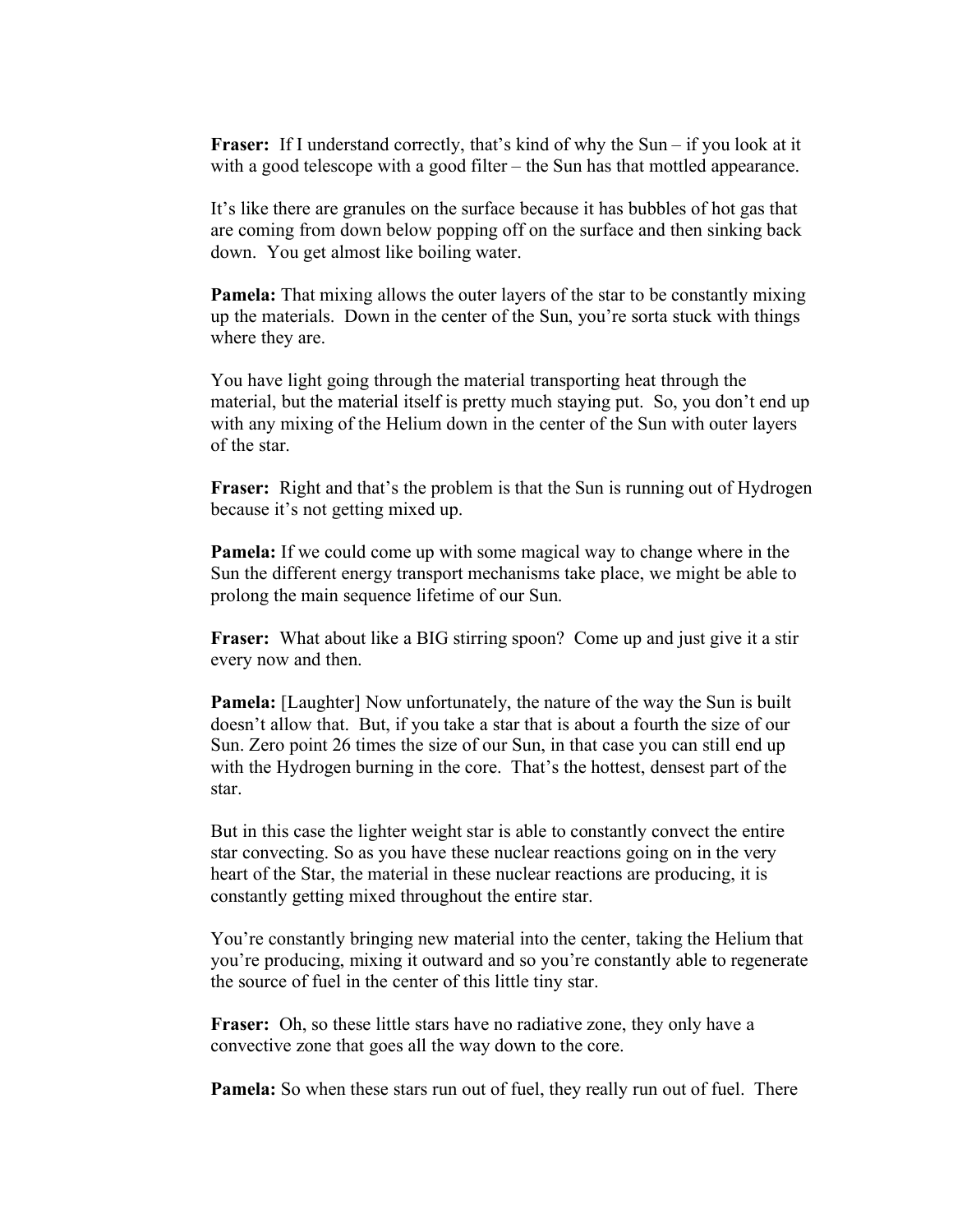is like no other alternative. It also means that they only go through one phase of life. They simply sit there and go: Hydrogen burn, Hydrogen burn for billions upon billions of years.

**Fraser:** Like how many billions? You said billions a lot. How many billions?

**Pamela:** Billions in this case translates out to a hundred billion years. Our universe has only been around for 13.7 plus or minus 2 billion years. These stars are essentially still toddlers. They have a long ways to go before they finally run out of fuel.

**Fraser:** While a star like our Sun only lasts 10 million, these ones are going to last a hundred billion because they're getting constantly mixed up.

**Pamela:** And they're also burning through their fuel a lot slower. They're smaller stars. The reaction rates go on at a much slower rate so they're effectively going to run through - at the end of the day  $-$  a lot less fuel. But they're going to do it at a slower rate. These are essentially the "economy cars" of the universe.

**Fraser:** Right but they're going to be very efficient. So let's say that a hundred billion years down the road they've been in their main sequence stage and then they've run out of Hydrogen – I guess they're what solid Helium at this point? What happens then?

**Pamela:** Pretty much solid Helium and they just cool off. The thing is as they just cool off they calmly transition into being little white dwarf stars.

The end point for these stars is the same as the Sun but they go through a whole lot less drama getting there.

**Fraser:** Do they turn into red giants?

**Pamela:** No, they just sort of run out of fuel one day and contract.

**Fraser:** Then it would be like a white dwarf. But unlike a white dwarf like our Sun which would be made of Carbon; these would just be made of Helium at this point?

**Pamela:** Yeah, so we're going to end up with Helium white dwarfs out of this. There is no planetary nebula; no exciting red giant phase, no Helium flash, just calmly, sedately for a hundred billion years burning Hydrogen to Helium. And then it contracts down into a white dwarf.

**Fraser:** Nobody has ever seen one because none have ever been born.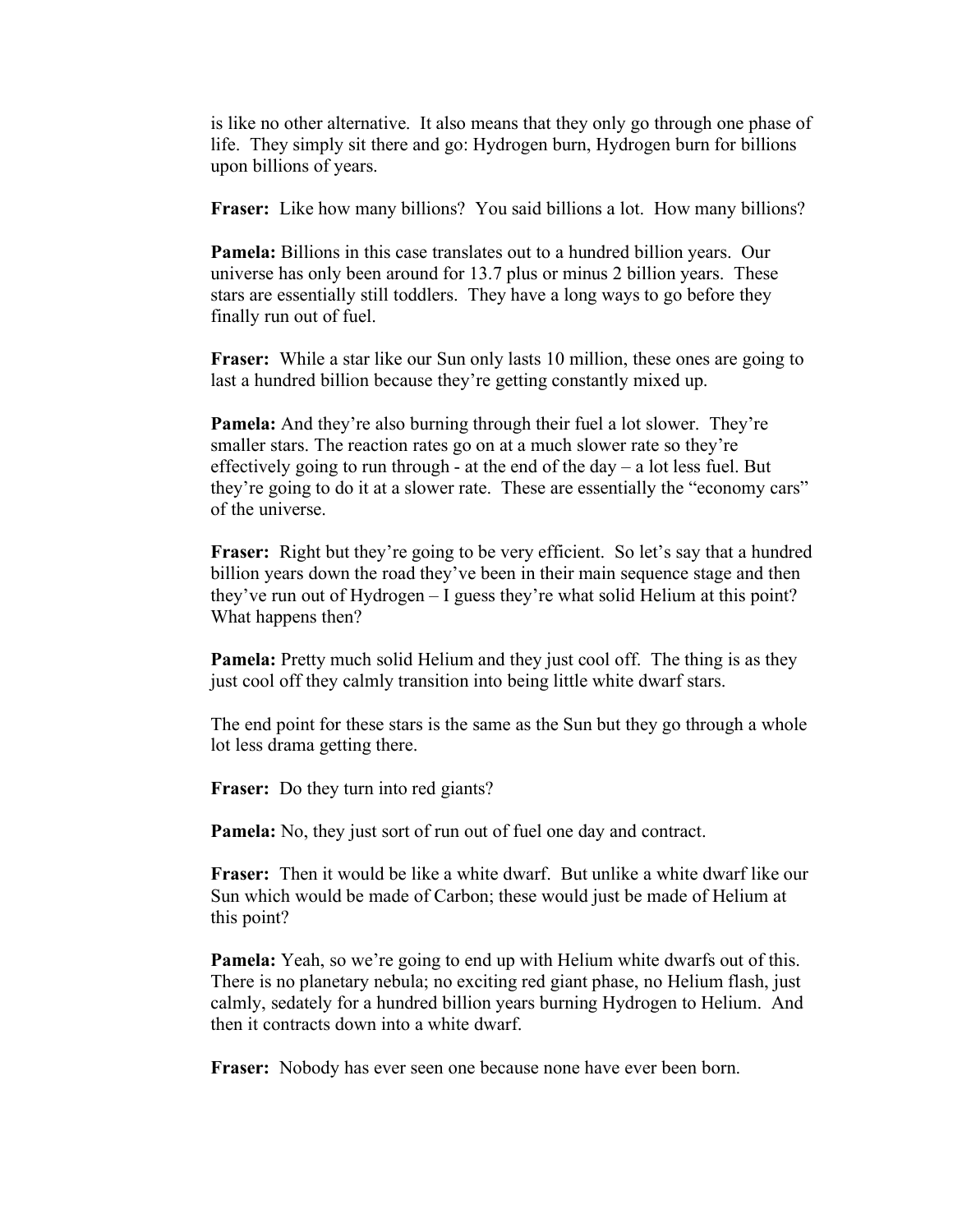**Pamela:** Nope, but this is why we have mathematical models and computers.

**Fraser:** Now, does anything interesting happen when you get even smaller than that?

**Pamela:** If you get too small you actually end up with – what we argue about if something is really a star or not – this is where you get objects whether you call them brown dwarfs, giant Jupiter planets.

Brown dwarfs is the common nomenclature and we just don't know where to start calling things stars or not. If you get too small, stars only burn Deuterium. This is heavy Hydrogen – Hydrogen that consists of a proton and a neutron in the center. They'll do this for a few million years, run out of the Deuterium and then do nothing.

They don't even contract down to white dwarfs. They just sit there and do nothing. This is where you sort of go, is this a star? Is this a something that's not really a planet? What is it? And we argue.

**Fraser:** Right and so it's almost like a ball of Hydrogen and Helium just sitting there. If a bunch of them collided they could turn into a star but it's just going to sit there forever. It heats up because it's compressing down from the thermal heat….

**Pamela:** Right that's exactly what's happening.

**Fraser:** But then that's that. Once it gets to its "happy place" it just [Laughter] cools down and just sits there as a cold ball of Hydrogen.

**Pamela:** Right and these are objects that are bigger than about 13 Jupiter masses so here we're not even talking in terms of planetary Jupiter masses.

These are objects that you take Jupiter, multiply by 13 and do you call that a star or not – and we're not sure.

**Fraser:** Okay so the low end of the scale – very slow, very calm. Now let's kick around the other side. [Laughter] Let's start looking bigger and bigger. When does something interesting happen bigger than our Sun?

**Pamela:** Actually the interesting stuff starts to happen at as little as one and one half times the size of the Sun. With something the size of the Sun, you go through Hydrogen burning in the core.

When you're done burning Hydrogen the star collapses a bit. In the process of collapsing it ends up with something called a degenerate core. This is the same sort of material that white dwarf stars are made out of.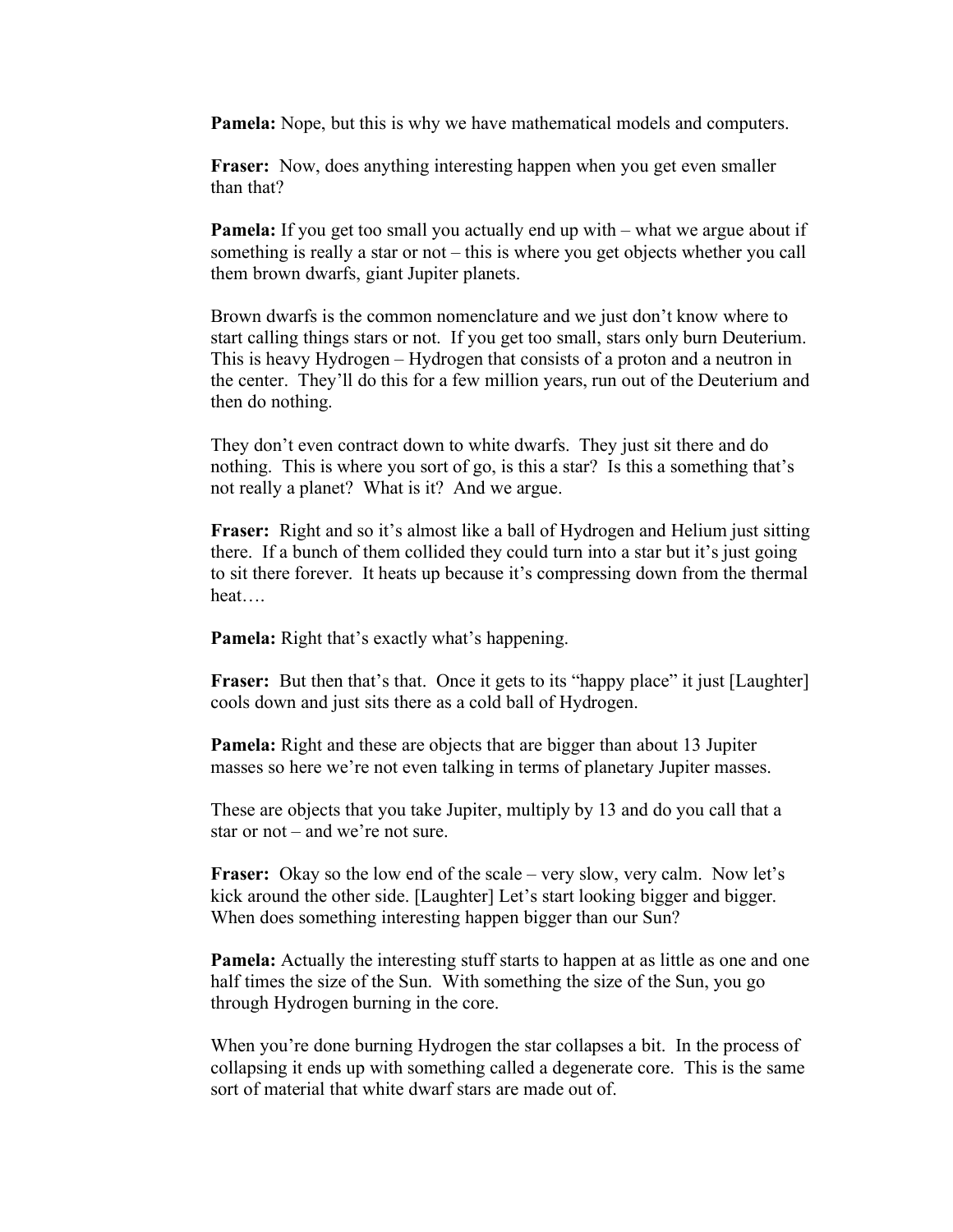The Helium in this is packed together so tightly that the electrons basically form what we call a degenerate gas. Long story short, when a star like our Sun goes from having a Helium core with a shell of burning Hydrogen around it to collapse, collapse, eventually that Helium does what we call a Helium flash. It bloats up really big all of a sudden.

It's a rather catastrophic process. The star survives but it's rather sudden. If you have a star that's just one and a half times the size of the Sun, you don't have to worry about that flash anymore.

Instead you have actually a convective core here. So you go again to having a convective core with in this case a radiative envelope – you end up with more mixing, you end up with a smoother process to get the Helium burning in the center – and you smoothly transition to burning heavier and heavier elements in the core of the star.

Fraser: So how heavy an element will you burn?

**Pamela:** This is where it starts to matter again just how big a star are you looking at.

**Fraser:** Well let's look at that 1.4 times the mass of the Sun's star. How far is it going to get?

**Pamela:** With that star we'll actually end up with Carbon burning in the center. You end up with a nice happy, friendly star that doesn't do anything too catastrophic in its life and ends up as a white dwarf.

**Fraser:** Now, what would it be a white dwarf made out of? In this case, it has been able to burn Carbon in its core so it's not going to end up as a great big diamond like our Sun.

**Pamela:** No, here you're going to end up with an Oxygen-Neon-Sodium-Magnesium down in the center of the star.

**Fraser:** WOW! The world's biggest whatever that is.

**Pamela:** [Laughter] And I'm not quite sure at this point. Where it starts to get interesting is where you get stars that are bigger than 5 solar masses. This is where you start getting Neon burning going on as well.

Even though we don't think of it, once you start getting to these stars that are bigger than 5 solar masses, if they don't undergo vast amounts of mass loss, these stars can actually start undergoing different types of death in the form of supernova.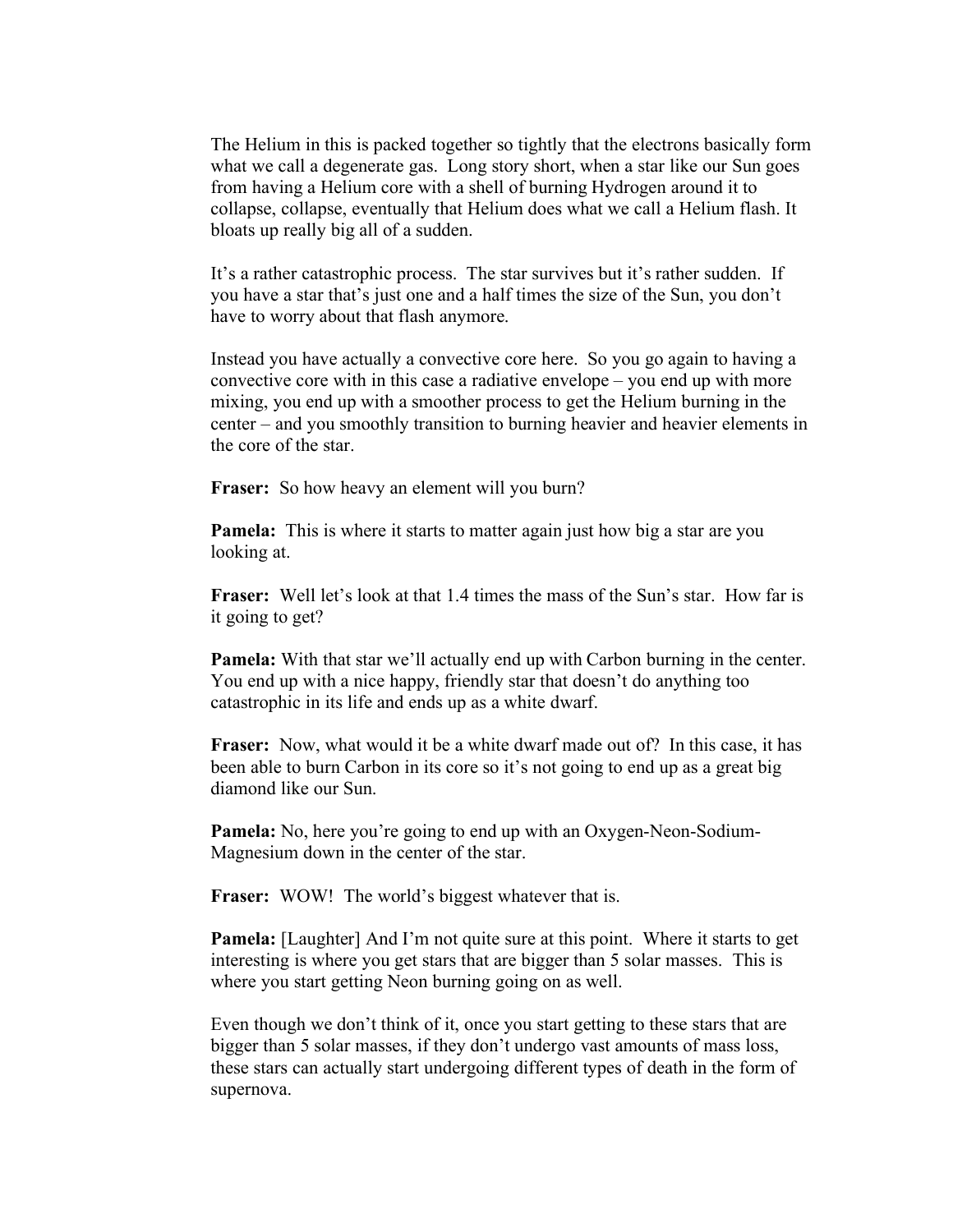**Fraser:** When do we see neutron stars?

**Pamela:** Exactly when we get neutron stars – they're a product of supernova explosions and it depends on whose models you listen to.

**Fraser:** Okay, well then we'll come back around when we see the output being neutron stars.

**Pamela:** And it all depends on mass losses. But in this case what ends up happening is with the Neon burning. You start to get a degenerate core again just like you did the last time with our Sun.

Except in this case the Helium flash for the Sun – not too catastrophic – but when you start getting to more exciting forms of flashes, these can actually detonate the entire Star.

**Fraser:** So when you get like Neon flash or a Magnesium flash?

**Pamela:** In this case when you get Neon flashes going on, you get an exploding star. Again you can get this with the Oxygen burning, with the Silicon burning. So as we get to these more and more massive stars it's with 5 solar masses that you start getting the Neon burning.

With 10 solar masses you get Oxygen burning. With 20 solar masses you get Silicon burning. With each of these different sets of burning, when they hit their end result and start to collapse down, eventually that end result – except when you get to Iron – tries to ignite. When it ignites, it blows the star apart.

**Fraser:** Right, same thing. You've got each of these situations – so it gives off more energy. When you go from Neon to a heavier element, the output is still more energy and so that's where the energy from the explosion comes from?

**Pamela:** Yes, so with your 5 solar mass you happily burn Neon. But then the Magnesium flash blows the star apart. With your approximately 10 solar mass stars, you happily get Oxygen burning.

Again, here you're starting to get Magnesium to Sulfur forming in the core. When these ignite, they blow the star apart. Then once you hit approximately 20 solar masses you end up burning Silicon in the core. You end up burning all the way up to elements as high as Iron on the periodic table.

Iron can't burn, so in this case you have a star that starts to collapse and collapse and collapse and in the process it ends up causing massive thermonuclear reactions. And again the star blows itself apart.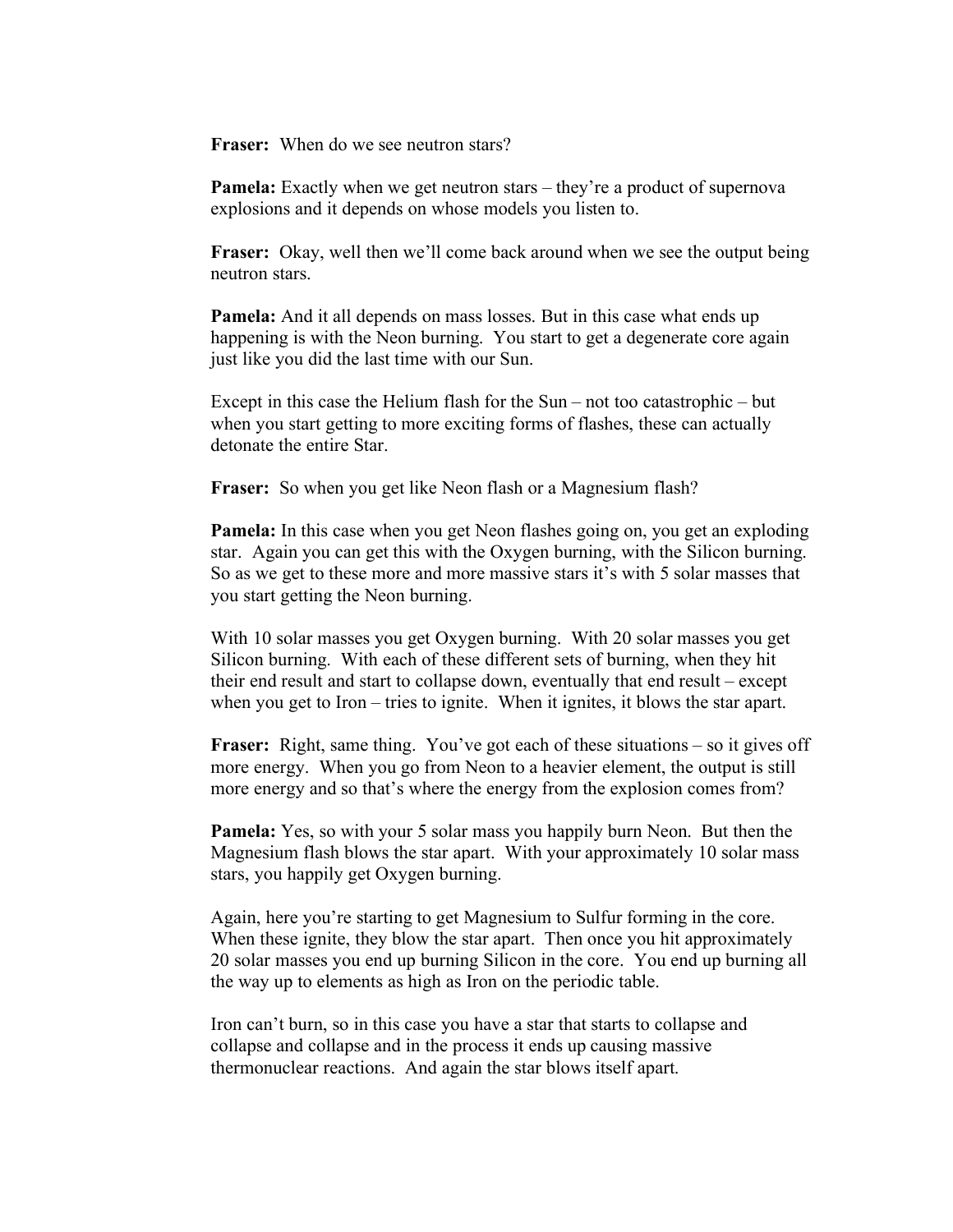**Fraser:** Now I understand that the more mass of the star the higher the element that it can burn, but why does Oxygen blow one star apart while something further up the chain blows another star apart?

Why don't they all just blow up when they get to Oxygen burning?

**Pamela:** It has to do with this crazy concept of degenerate gas. You can end up with gases in a lot of different densities. One particular situation you pack the atoms together so tightly that the electrons end up basically forming a matrix. Everything is packed together and it can't move essentially.

When you try to ignite this, the process of igniting a degenerate gas is a radical phase transition. It's like suddenly going from solid to gas except in this case you're going from degenerate gas to non-degenerate gas. That's violent.

Now if you have a star that is hot enough and dense enough that it never collapses down into degenerate gas, it can just smoothly go: "okay, I'm hot, but I'm not that dense so I'll go from burning Helium to burning Carbon."

The bigger a star is, the hotter its core is. The hotter the core is, the more energy is being created and that energy pushes out on the outer layers of the star allowing the center to be less dense.

**Fraser:** Oh, I see. It's like when you get it's almost like the right temperature of the core compared to the shell that you have next in line and you don't have enough heat and pressure to make it non-degenerate – or keep it all fluffy – then it collapses and that's when you get the eminent explosion.

**Pamela:** This is completely non-intuitive. Just the fact that our Sun – happy little star- is going through life and will eventually end up with a degenerate Helium core, which is denser than a non-degenerate Helium core (which is what you would get with a bigger star).

So, you take a star bigger than the Sun, it's hotter in the core and is able to be fluffier (to use your word) than a smaller star than our Sun that doesn't have enough heat to keep its core fluffy. It's mathematically fun to play with.

**Fraser:** It totally makes sense to me. It makes intuitive sense as well so don't worry about it being non-intuitive. [Laughter] You heat up the core, and when it's really, really hot it's like the heat is what makes liquids turn into gas. Heat is what makes the molecules go very quickly.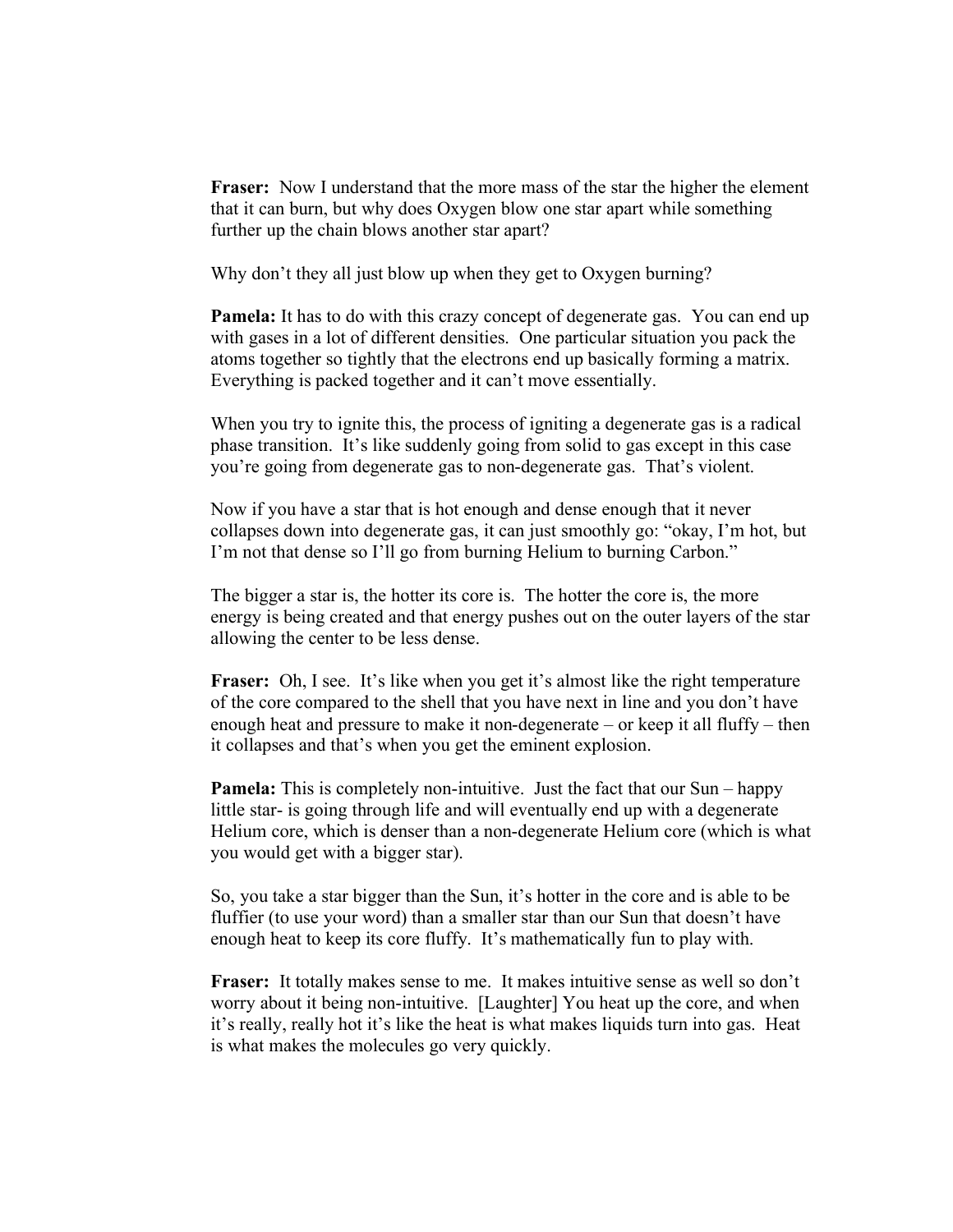So, the hotter you can make it, even the farther along up the table of elements you can keep things buzzing around. But if you're not quite hot enough then it can get a chance to cool down enough to lock into that degenerate state.

Then when it is time to ignite as fusion instead of it just sort of smoothly starting up, it just goes ka-blamo.

**Pamela:** One of the things that we struggle with in trying to understand exactly how these stars die is this thing called mass loss. As the stars are blasting energy out from their core, sometimes they blast their atmosphere apart in the same process.

There are these very high mass stars called Wolf-Raet stars. They're burning energy in their cores so fast that they end up with these tremendous winds of particles. They're losing mass at a regular rate. The question is are they going to start generating energy a little less violently before they blow themselves apart entirely?

We think with a lot of these stars they actually end up going supernova. The thing is, if they lose too much mass then it calms them down and they're able to go on to less dangerous things in life. This makes it hard for us to figure out.

If a star starts off with say, 20 solar masses but is undergoing huge amounts of mass loss, it's not going to keep those 20 solar masses. So, which of these stars die violently, which is a type of supernova, which ones end up producing neutron stars, which ones end up producing white dwarfs?

I heard one scientist once say that any star that starts out with a mass less than 10 solar masses is going to undergo so much mass loss that it will end up reducing itself down to a star that only becomes a white dwarf.

But, there are some textbooks that you look in and they say that any star that is greater than 3 solar masses is going to end up becoming a neutron star.

So, trying to figure out mass loss ends up kind of putting a crimp on our estimations of what stars undergo which fate.

**Fraser:** This is not a scientific debate that has been solved to anybody's satisfaction. [Laughter] So you're going to get people arguing that small stars might become neutron stars.

And other people are going to say even if you start out with a star with ten times the mass of the Sun it's going to live such a violent life and give off so much of its mass that it might not even make it to supernova. Or it might just turn into a white dwarf.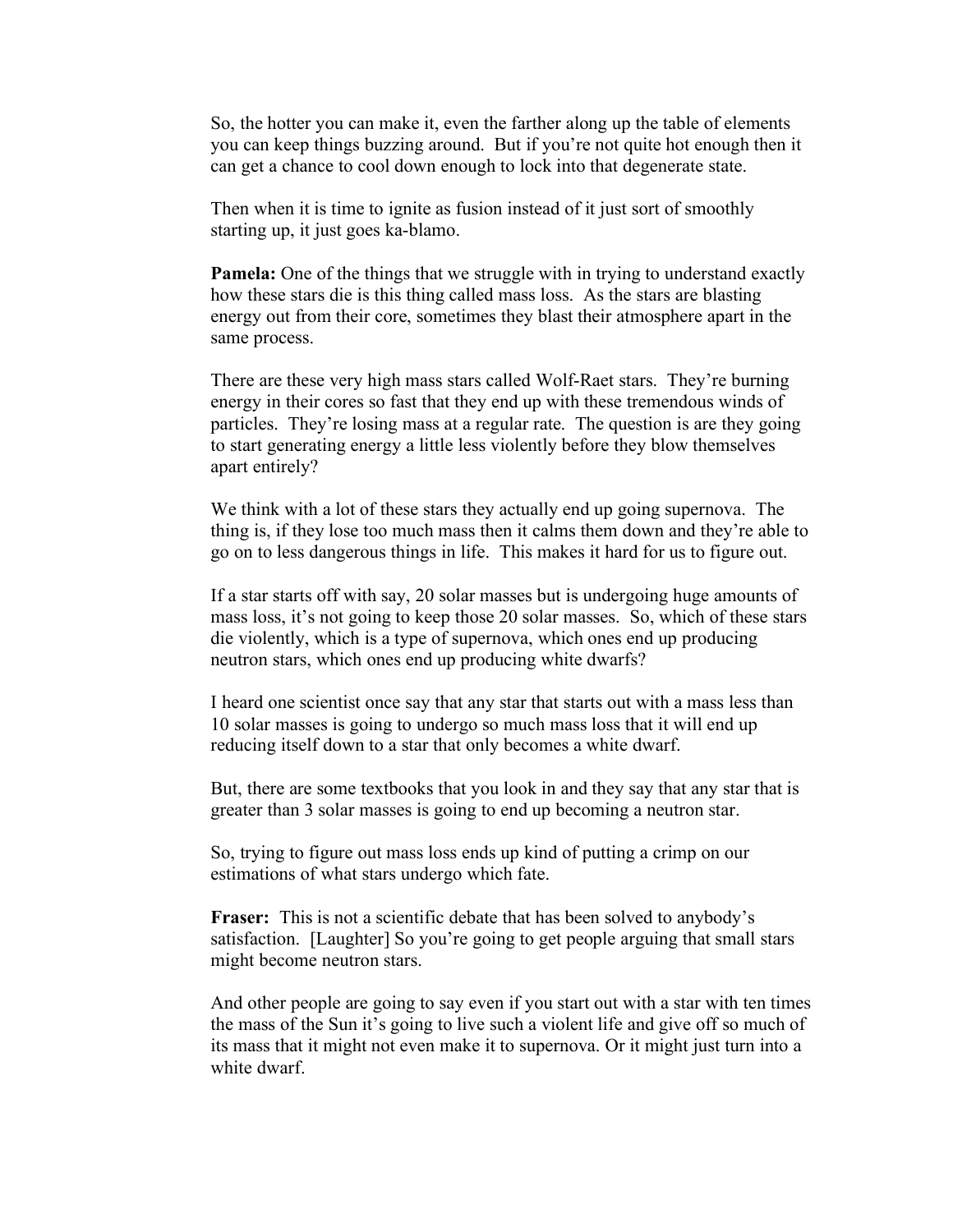**Pamela:** This is what keeps astronomy interesting. You also have to play into things like the metalicity of the star because that affects things. There are all sorts of neat things to play with.

Then there's just other little neat ways to kill a star. Lots of stars, most stars actually have companions. They're in binary systems; they're in systems of 3 stars in some cases.

If you put 2 stars too close together they can actually start to pull matter one off of the other using gravity. This will radically change the evolutionary path of both stars.

**Fraser:** Can you have them merge?

**Pamela:** In some cases yes. This is where it starts to get really cool. There's models of crazy systems in which you have 2 white dwarfs that spiral toward each other, heat one another up, become non-degenerate and end up reigniting as a new star.

There's a couple of papers  $-1$  don't know if they're to be believed or not – that say that our Aurora Borealis stars – stars that periodically just suddenly drop many many magnitudes because they're giving off a hunk of dust – that say that perhaps these are Aurora Borealis stars caused by the merger of white dwarfs.

This is not the primary thing that people say. They were just papers that amused me.

**Fraser:** Now there's one kind of star that we haven't talked about which were the population 3 stars, right? The first stars to ever form. They didn't have any metal so I'm just wondering sort of how their life cycle was.

**Pamela:** In this case you start looking at what sort of nuclear reactions are possible. If all you have is Hydrogen and Helium, you can do what are called the proton-proton chains.

These is where you take 2 protons, slam them together and get Deuterium and then take the Deuterium and Hydrogen and get a Helium<sup>3</sup> and then you throw the Helium<sup>3</sup> s and you can eventually get to Helium<sup>4</sup> which is completely stable and a couple more protons.

It's a not very exciting way to generate energy but it works and ends up burning Hydrogen into Helium. In some cases you can get the Helium burning into Beryllium.

You can get to Lithium but if all you have is the Hydrogen-Helium and trace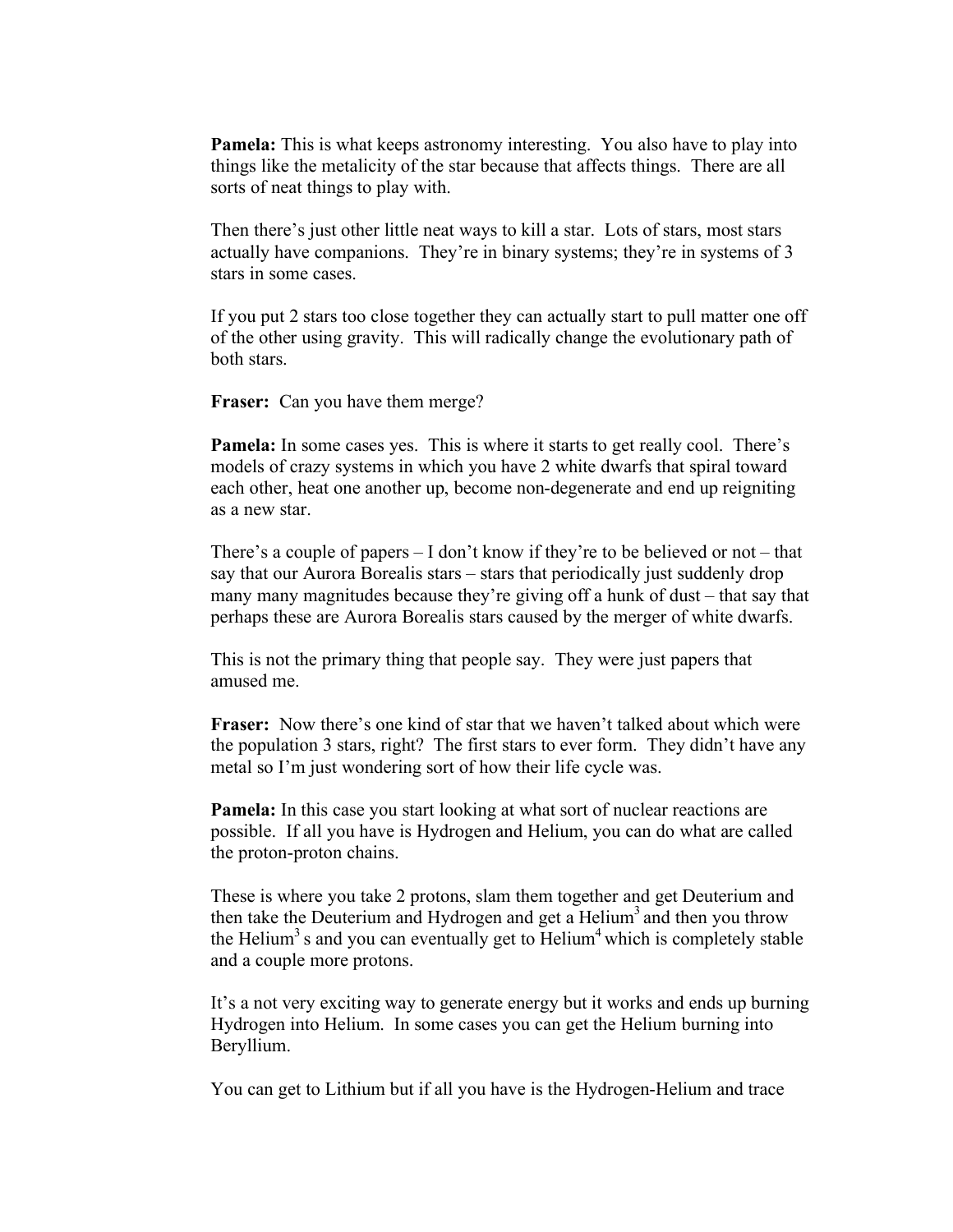amounts of Lithium and Beryllium it's very, very hard to get beyond this. There is a resonance that crops in at a temperature of 10 to the 8 degrees Kelvin. This allows you to start having  $Helium<sup>4</sup> atoms$ . These are atoms that have 2 protons and 2 neutrons in their cores coming together and going to Beryllium<sup>8.</sup>

They go back and forth from these two different states pretty much in resonance. Because of this you can end up in some cases getting the Beryllium and the Helium coming together and producing Carbon.

This is where you're finally able to start getting the heavier elements. Once you have that Carbon, you can finally start to have the CNO 24:21 cycle but you have to get to that temperature of 10 to the 8 degrees Kelvin.

**Fraser:** What was the life cycle of those first stars probably like?

**Pamela:** Well, it's kinda cool. They were actually able to form much larger than we can get stars right now. Right now above a certain temperature you just burn Carbon because we have Carbon all over the place now. Because of this when you get a star of above I think 150 solar masses the star just goes straight to burning Carbon in its core.

"Fine, I'm big, I'm hot, and I'm dense in the core so I'm going to burn Carbon." But back then, they didn't have this Carbon right off the bat so you could get stars that were 250 solar masses or so. It was all because there wasn't any Carbon so you could grow much, much larger stars.

You also had regular stars going through the proton-proton cycle; burning through the fuel; burning into regular stuff and burning themselves out. What we don't know is what the initial mass function of these stars was. We don't know how many little ones were formed. Probably not many or any because we can't find them and they should still be alive.

**Fraser:** Right. Like even those red dwarf stars that were formed right at the beginning, we should see them still burning away. They would have no metal in them whatsoever. They would just be Hydrogen and Helium.

**Pamela:** And we're not finding them. We're not finding stars just a little bit smaller than the Sun that should still be out there. So this tells us something about the initial mass flexion 25:52 of the stars.

There weren't small ones that are still around to be found. It appears that it was the largest stars that burned themselves out the fastest that just collectively pulled themselves together in the first moments died almost instantly.

The biggest stars were only living for a few million years. As they died on cosmic scales instantly they spread throughout the universe heavier elements.